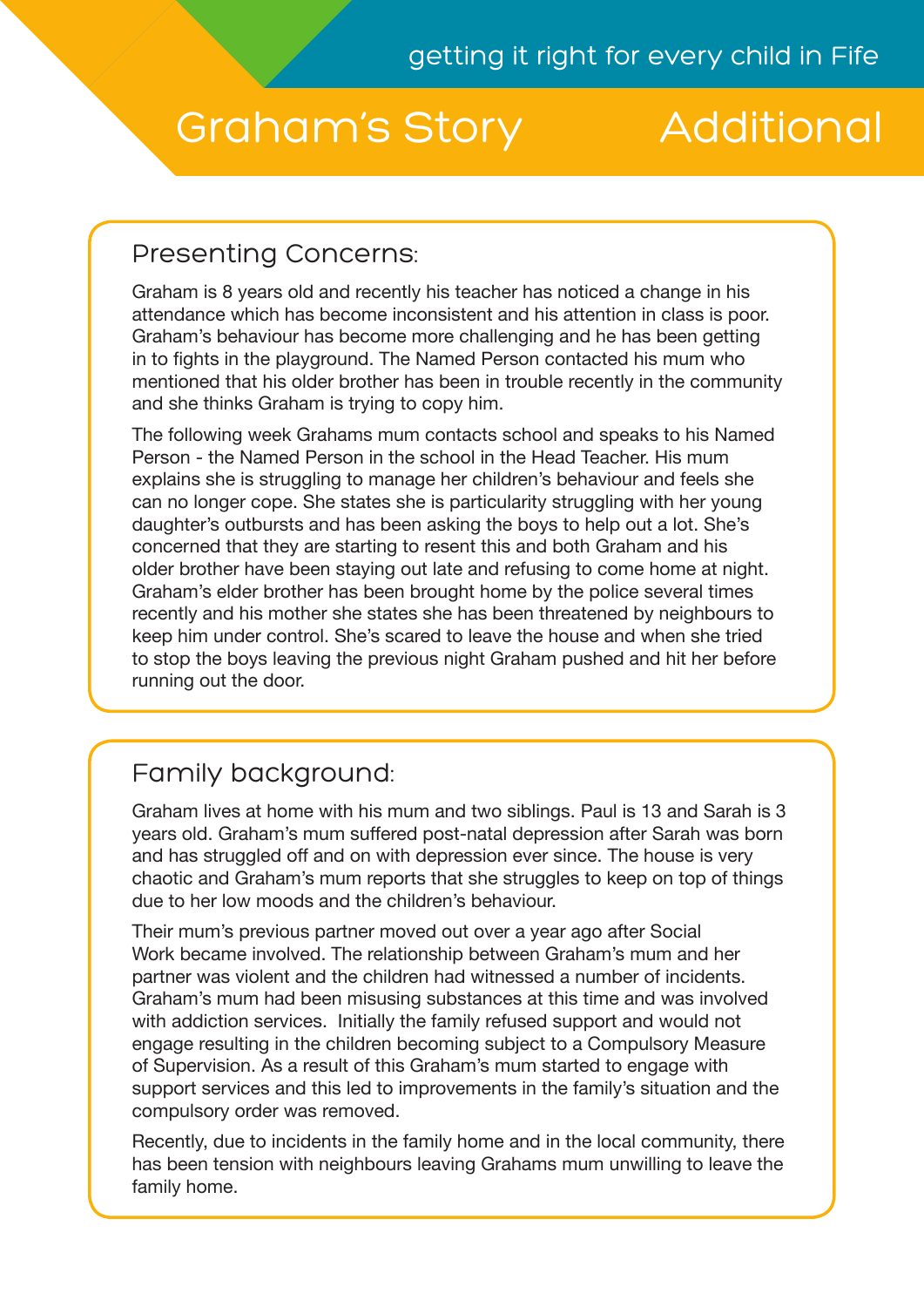#### Response:

The Named Person's initial information gathering reveal further concerns around Graham and his siblings and the decision is taken to hold a Child Wellbeing Meeting Education

All relevant support agencies are invited and Graham, Paul and their mum attend the meeting. Everyone is given the opportunity to have their voice heard and Graham explains that he feels angry and unhappy all the time but doesn't know why, he's also annoyed with his mum because she spend all her time looking after his younger sibling. His mum admits that she has been struggling to cope over the past few months and is back using drugs.

The following actions are agreed:

- Referrals will be made for all the children and their mum to the CEDAR projects to help support them with the impacts of the domestic violence they suffered.
- Grahams mum will re-engage with addiction services.
- Family referred to a third sector service to provide practical home and family relationships support
- Referral to a local out of school service to be made
- The Primary school head teacher will explore support options and activities for the summer holidays as this is identified as a potential pressure point for the family - CLD family learning activities and summer program session.
- A referral for a volunteer to support mum is pursued
- Named Person to support Graham in school and introduce Self-Regulation support and a Restorative Approach to his relationship conflicts in school
- Education to maintain links with out of school service
- A lead professional is agreed

The Named Persons for Health and Education schedule regular contact updates to ensure the effective sharing of information and a Childs Plan is agreed for Graham

The Childs Plan contains the names of the responsible individuals, the planned outcomes and the timescales for each action, to be coordinated by the Lead Professional and a date is set to review the Plan with the family.